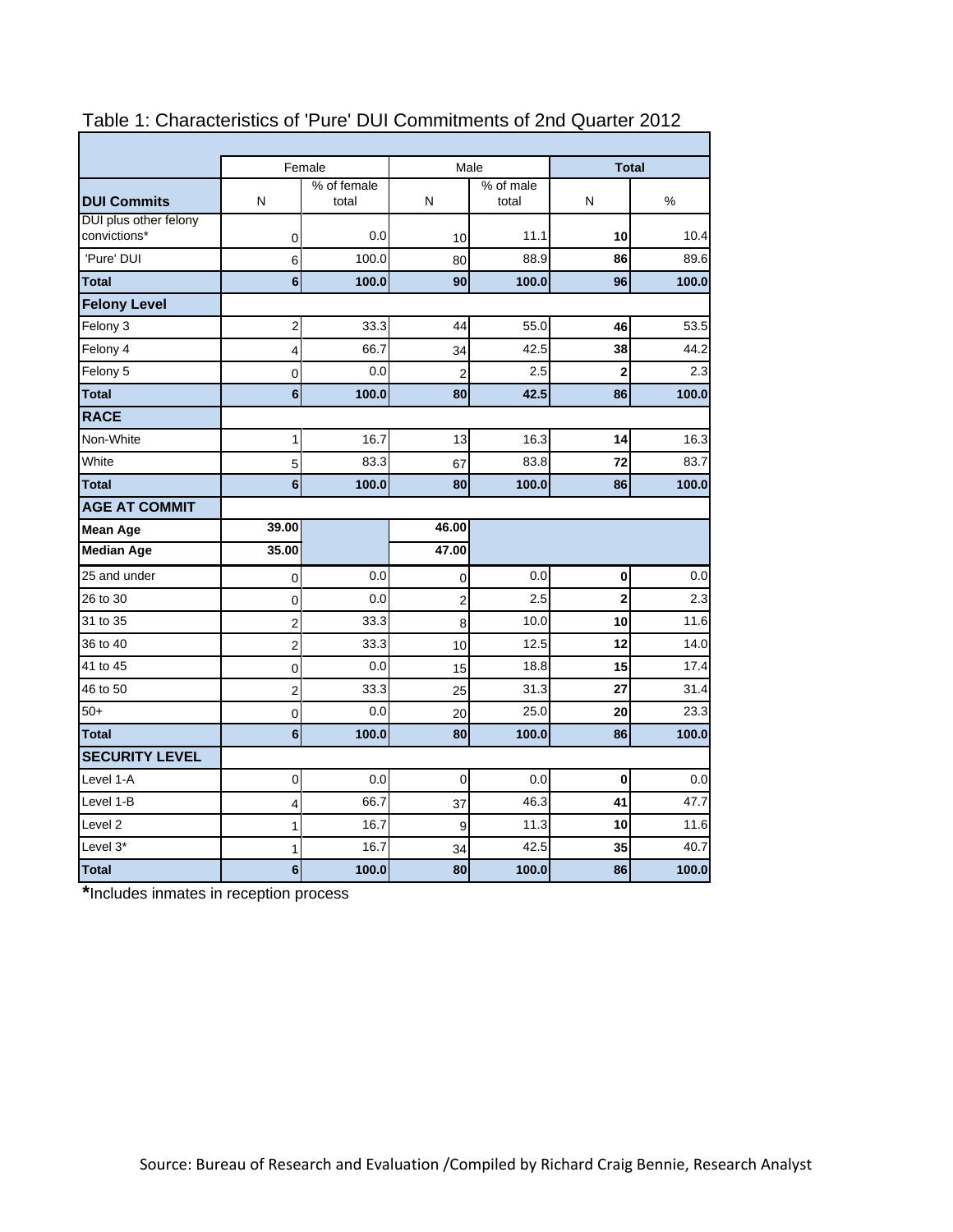|                                               |                | Female<br>Male |              | <b>Total</b> |              |       |
|-----------------------------------------------|----------------|----------------|--------------|--------------|--------------|-------|
| 'Pure' DUIs by County of<br><b>Commitment</b> | % of female    |                |              | % of male    |              | %     |
|                                               | N              | total          | N            | total        | N            |       |
| <b>BUTLER</b>                                 | $\mathbf{0}$   | 0.0            | 3            | 3.8          | 3            | 3.5   |
| <b>CLERMONT</b>                               | 0              | 0.0            | 3            | 3.8          | 3            | 3.5   |
| <b>CUYAHOGA</b>                               | 1              | 16.7           | 8            | 10.0         | 9            | 10.5  |
| <b>FRANKLIN</b>                               | 1              | 16.7           | 7            | 8.8          | 8            | 9.3   |
| <b>HAMILTON</b>                               | 1              | 16.7           | 3            | 3.8          | 4            | 4.7   |
| LAKE                                          | $\mathbf{0}$   | 0.0            | 4            | 5.0          | 4            | 4.7   |
| LORAIN                                        | 0              | 0.0            | 5            | 6.3          | 5            | 5.8   |
| <b>PORTAGE</b>                                | $\Omega$       | 0.0            | 0            | 0.0          | $\mathbf{0}$ | 0.0   |
| <b>STARK</b>                                  | $\Omega$       | 0.0            | $\mathbf{1}$ | 1.3          |              | 1.2   |
| <b>SUMMIT</b>                                 | $\overline{0}$ | 0.0            | 7            | 8.8          | 7            | 8.1   |
| <b>WARREN</b>                                 | 0              | 0.0            | 1            | 1.3          | 1            | 1.2   |
| <b>ALL OTHERS</b>                             | ვ              | 50.0           | 38           | 47.5         | 41           | 47.7  |
| <b>Total</b>                                  | 6 <sup>1</sup> | 100.0          | 80           | 100.0        | 86           | 100.0 |
| 'Pure' DUIs by Current<br><b>Status</b>       |                |                |              |              |              |       |
| New Admission from Court                      | $\mathbf{1}$   | 16.7           | 35           | 43.8         | 36           | 41.9  |
| Admin, Transfer                               | $\overline{4}$ | 66.7           | 43           | 53.8         | 47           | 54.7  |
| <b>Returned AWL</b>                           | 1              | 16.7           | 0            | 0.0          | 1            | 1.2   |
| New Admission-Comm Cntrl Viol                 | 0              | 0.0            | 1            | 1.3          | 1            | 1.2   |
| Expiration of Stated Term (no<br>PRC)         | 0              | 0.0            | 1            | 1.3          | 1            | 1.2   |
| <b>Total</b>                                  | 6 <sup>1</sup> | 100.0          | 80           | 100.0        | 86           | 100.0 |

# Table 2: Characteristics of 'Pure' DUI Commitments of 2nd Quarter 2012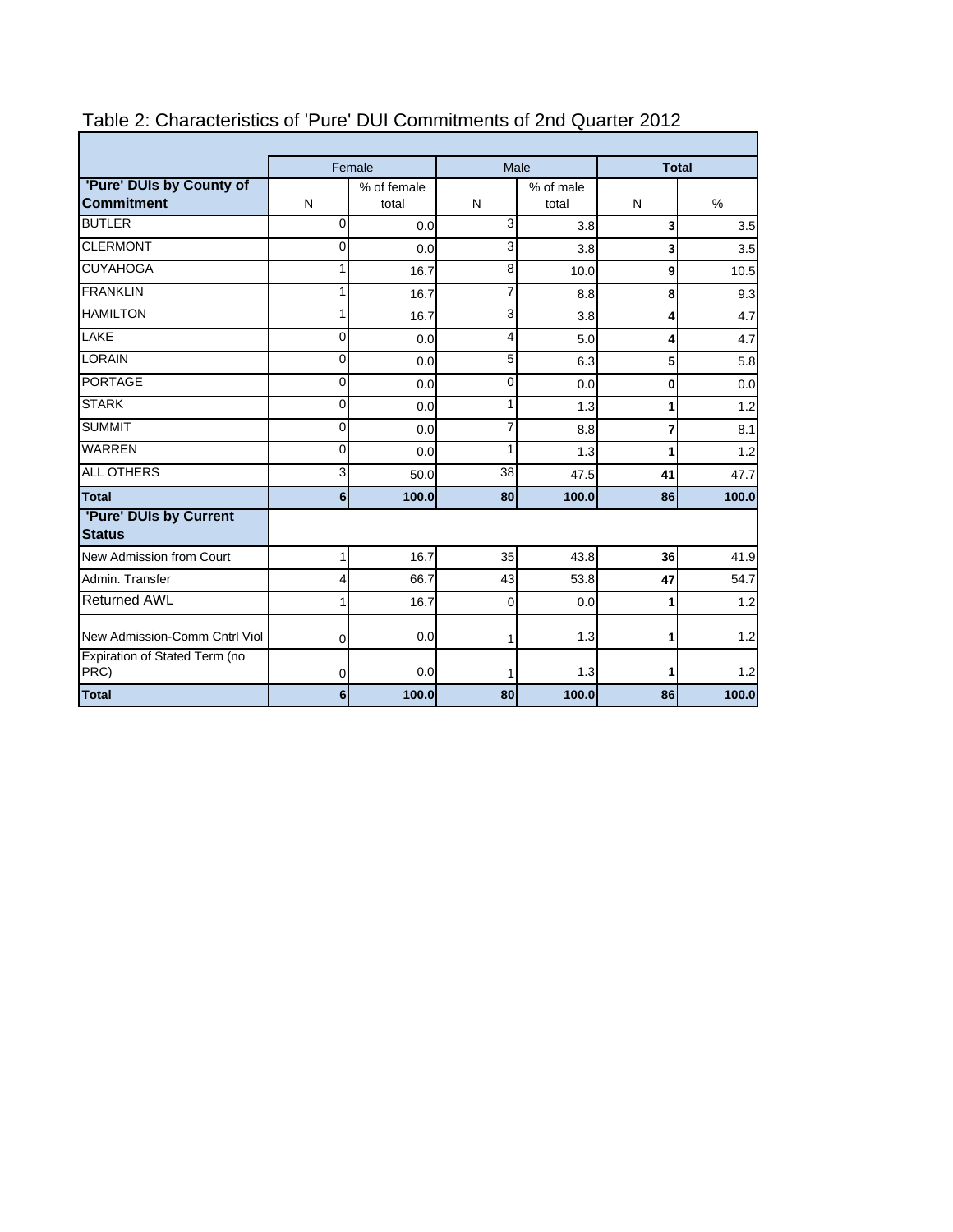| 'Pure' DUIs by Sentence In                                  |                |        |                |              |                |       |
|-------------------------------------------------------------|----------------|--------|----------------|--------------|----------------|-------|
| <b>Months</b>                                               |                | Female | Male           | <b>Total</b> |                |       |
| <b>Mean Sentence</b>                                        | 30.00          |        | 28.00          |              |                |       |
| <b>Median Sentence</b>                                      | 27.00          |        | 24.00          |              |                |       |
| 4 TO 6                                                      | $\Omega$       | 0.0    | 2              | 2.5          | $\overline{2}$ | 2.3   |
| 7 TO 11                                                     | 0              | 0.0    | 4              | 5.0          | 4              | 4.7   |
| $\overline{12}$                                             | 1              | 16.7   | 8              | 10.0         | 9              | 10.5  |
| 13 TO 17                                                    | $\Omega$       | 0.0    | 6              | 7.5          | 6              | 7.0   |
| 18                                                          | 0              | 0.0    | $\overline{7}$ | 8.8          |                | 8.1   |
| 19 TO 24                                                    | 1              | 16.7   | 10             | 12.5         | 11             | 12.8  |
| 25 TO 30                                                    | 1              | 16.7   | 11             | 13.8         | 12             | 14.0  |
| 36                                                          |                | 16.7   | 14             | 17.5         | 15             | 17.4  |
| 48 TO 59                                                    | $\Omega$       | 0.0    | 7              | 8.8          | 7              | 8.1   |
| $+09$                                                       | 2              | 33.3   | 11             | 13.8         | 13             | 15.1  |
| <b>Total</b>                                                | 6 <sup>1</sup> | 100.0  | 80             | 100.0        | 86             | 100.0 |
| <b>PRIOR INCARCERATIONS</b><br>(includes all offense types) |                |        |                |              |                |       |
| None                                                        | 5 <sup>1</sup> | 83.3   | 36             | 45.0         | 41             | 47.7  |
| One                                                         | 1              | 16.7   | 19             | 23.8         | 20             | 23.3  |
| Two                                                         | $\mathbf 0$    | 0.0    | 13             | 16.3         | 13             | 15.1  |
| Three or more                                               | 0              | 0.0    | 12             | 15.0         | 12             | 14.0  |
| Total                                                       | 6              | 100.0  | 80             | 100.0        | 86             | 100.0 |

## Table 3: Characteristics of 'Pure' DUI Commitments of 2nd Quarter 2012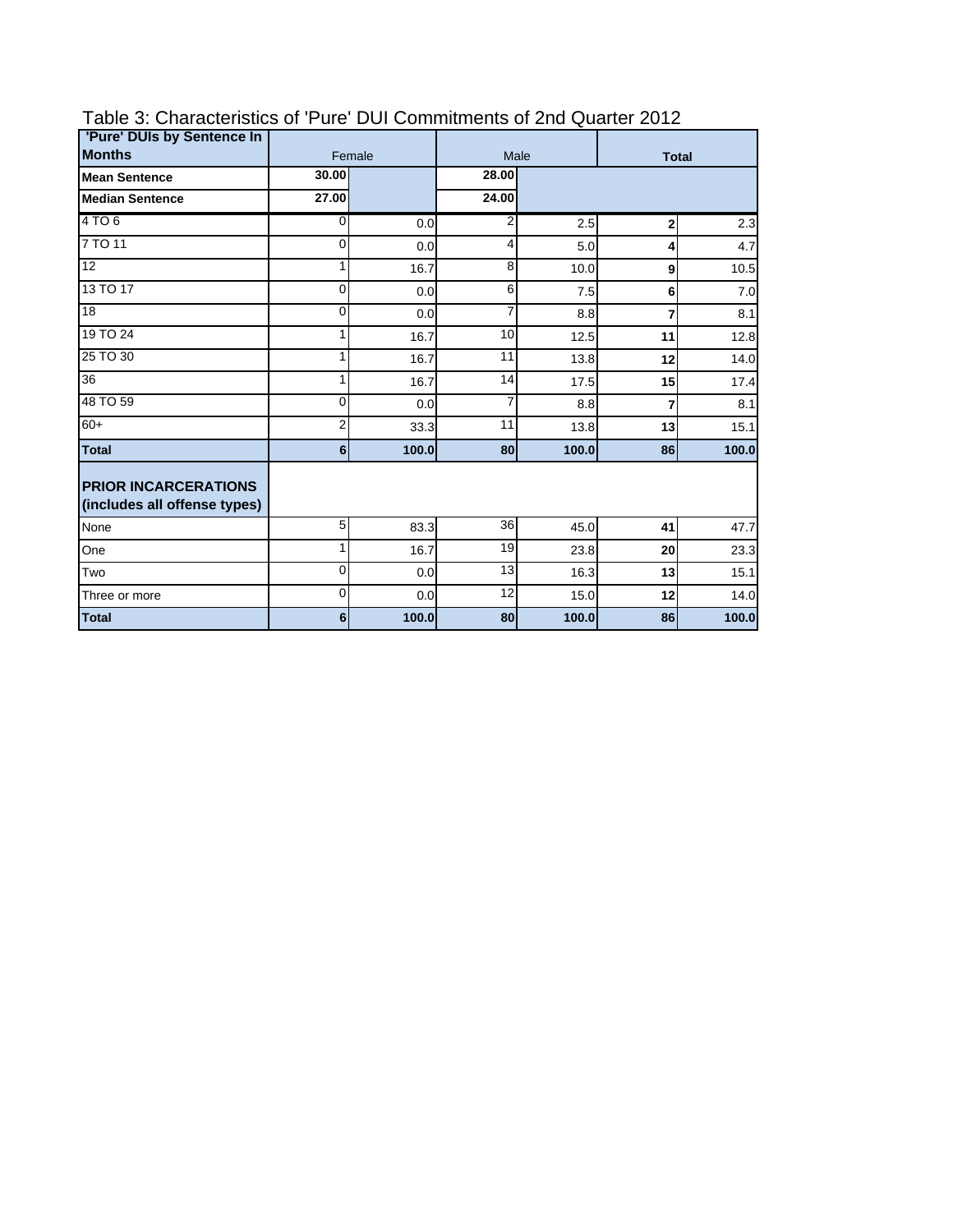| <b>'Pure' DUIs Currently</b><br><b>Incarcerated by Parent</b> |        |       |              |       |              |       |  |
|---------------------------------------------------------------|--------|-------|--------------|-------|--------------|-------|--|
| Institution*                                                  | Female |       | Male         |       | <b>Total</b> |       |  |
| <b>LOCI</b>                                                   | 0      | 0.0   | 3            | 3.8   | 3            | 3.5   |  |
| <b>MCI</b>                                                    | 0      | 0.0   | 4            | 5.0   | 4            | 4.7   |  |
| <b>ORW</b>                                                    | 5      | 83.3  | 0            | 0.0   | 5            | 5.8   |  |
| <b>HCF</b>                                                    | 0      | 0.0   |              | 1.3   |              | 1.2   |  |
| PCI                                                           | 0      | 0.0   | 9            | 11.3  | 9            | 10.5  |  |
| <b>MACI</b>                                                   | 0      | 0.0   | 4            | 5.0   | 4            | 4.7   |  |
| CRC                                                           | 0      | 0.0   | 18           | 22.5  | 18           | 20.9  |  |
| <b>LORCI</b>                                                  | 0      | 0.0   | 18           | 22.5  | 18           | 20.9  |  |
| <b>CMC</b>                                                    | 1      | 16.7  | $\mathbf{0}$ | 0.0   |              | 1.2   |  |
| <b>BECI</b>                                                   | 0      | 0.0   |              | 1.3   |              | 1.2   |  |
| <b>NCCI</b>                                                   | 0      | 0.0   |              | 8.8   |              | 8.1   |  |
| <b>RICI</b>                                                   | 0      | 0.0   |              | 8.8   |              | 8.1   |  |
| <b>NCI</b>                                                    | 0      | 0.0   | 6            | 7.5   | 6            | 7.0   |  |
| <b>LAKE ERIE</b>                                              | 0      | 0.0   |              | 1.3   |              | 1.2   |  |
| <b>WAREHOUSE</b>                                              | 0      | 0.0   |              | 1.3   |              | 1.2   |  |
| <b>Total</b>                                                  | 6      | 100.0 | 80           | 100.0 | 86           | 100.0 |  |

### Table 4: Characteristics of 'Pure' DUI Commitments of 2nd Quarter 2012

\*Includes inmates out to court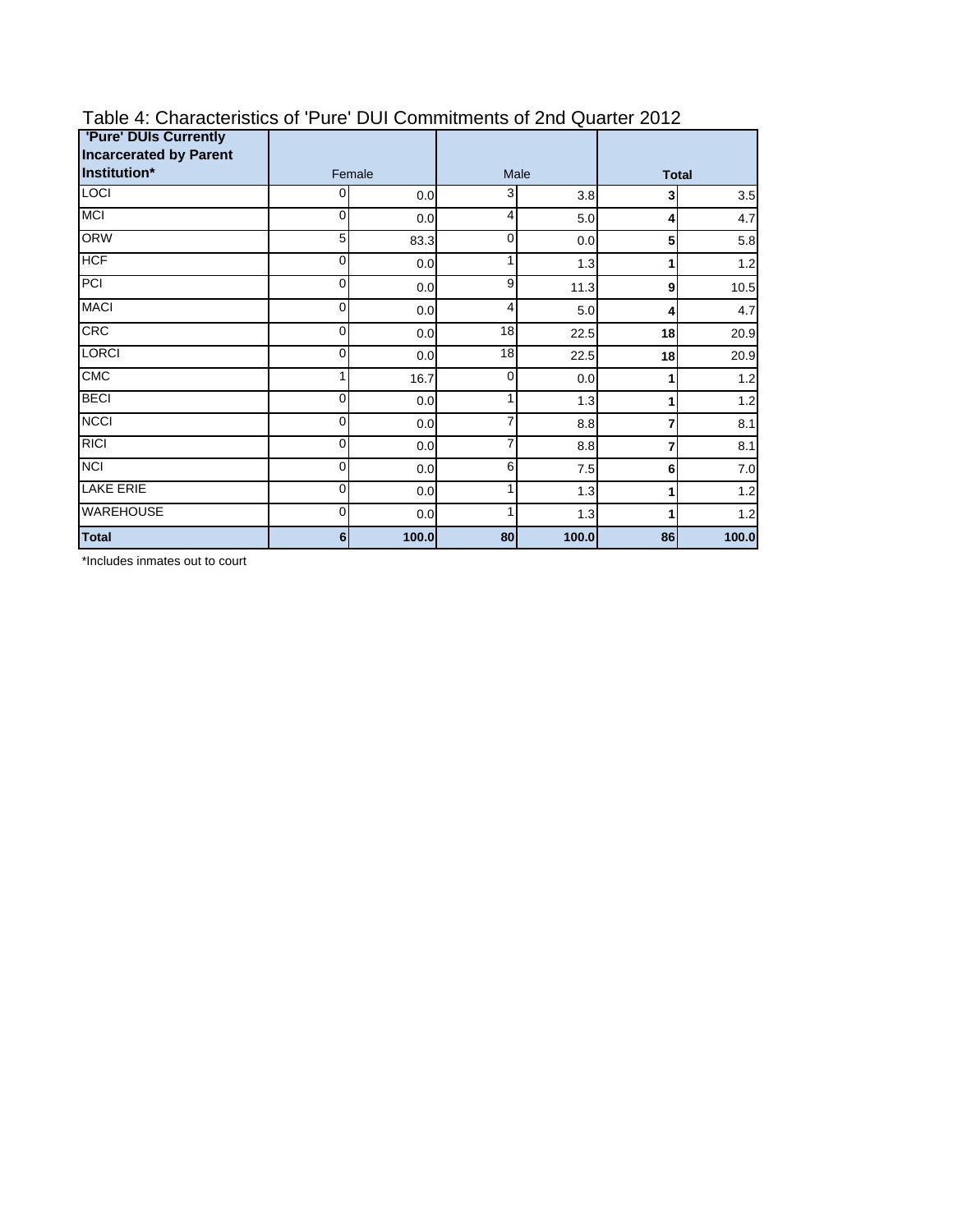|                                                              | ╯<br><b>STATUS TYPE OF 'PURE' DUI OFFENDERS</b> |                          |                                        |               |                       |       |                                              |       |              |       |              |
|--------------------------------------------------------------|-------------------------------------------------|--------------------------|----------------------------------------|---------------|-----------------------|-------|----------------------------------------------|-------|--------------|-------|--------------|
| <b>SELECTED VARIABLES</b>                                    |                                                 | New Admission from Court | Admin. Transfer<br><b>Returned AWL</b> |               | New Admission-CC Viol |       | <b>Expiration of Stated Term</b><br>(No PRC) |       |              |       |              |
| <b>RACE</b>                                                  | $\mathsf{N}$                                    | $\%$                     | N                                      | $\frac{9}{6}$ | N.                    | $\%$  | N <sub>1</sub>                               | $\%$  | N            | $\%$  | <b>Total</b> |
| White                                                        | 33                                              | 45.8                     | 37                                     | 51.4          |                       | 1.4   | $\Omega$                                     | 0.0   | 1            | 1.4   | 72           |
| Non-White                                                    | З                                               | 21.4                     | 10                                     | 71.4          | $\Omega$              | 0.0   |                                              | 7.1   | $\Omega$     | 0.0   | 14           |
| <b>TOTAL</b>                                                 | 36                                              | 41.9                     | 47                                     | 54.7          |                       | 1.2   |                                              | 1.2   |              | 1.2   | 86           |
| <b>GENDER</b>                                                | N <sub>1</sub>                                  | $\frac{9}{6}$            | $\mathbf N$                            | $\frac{9}{6}$ |                       |       |                                              |       |              |       |              |
| Female                                                       |                                                 | 16.7                     | 4                                      | 66.7          |                       | 16.7  | $\Omega$                                     | 0.0   | $\Omega$     | 0.0   | $6 \mid$     |
| Male                                                         | 35                                              | 43.8                     | 43                                     | 53.8          | $\Omega$              | 0.0   |                                              | 1.3   | 1            | 1.3   | 80           |
| <b>TOTAL</b>                                                 | 36                                              | 41.9                     | 47                                     | 54.7          |                       | $1.2$ |                                              | $1.2$ | 1            | $1.2$ | 86           |
| <b>COMMIT COUNTY</b>                                         | $\mathsf{N}$                                    | $\%$                     | $\mathsf{N}$                           | $\frac{9}{6}$ |                       |       |                                              |       |              |       |              |
| Major Urban*                                                 | 12                                              | 37.5                     | 19                                     | 59.4          | $\Omega$              | 0.0   |                                              | 3.1   | $\Omega$     | 0.0   | 32           |
| All Others                                                   | 24                                              | 44.4                     | 28                                     | 51.9          |                       | 1.9   | $\Omega$                                     | 0.0   |              | 1.9   | 54           |
| <b>TOTAL</b>                                                 | 36                                              | 41.9                     | 47                                     | 54.7          |                       | 1.2   |                                              | 1.2   |              | 1.2   | 86           |
| <b>PRIORS INCARCERATIONS</b><br>(includes all offense types) | $\mathsf{N}$                                    | $\frac{9}{6}$            | $\mathsf{N}$                           | $\frac{9}{6}$ |                       |       |                                              |       |              |       |              |
| None                                                         | 15                                              | 36.6                     | 23                                     | 56.1          |                       | 1.9   |                                              | 2.4   | $\mathbf{1}$ | 2.4   | 41           |
| One                                                          | 8                                               | 40.0                     | 12                                     | 60.0          | $\Omega$              | 0.0   | $\Omega$                                     | 0.0   | $\Omega$     | 0.0   | 20           |
| Two                                                          | 6                                               | 46.2                     | $\overline{7}$                         | 53.8          | $\Omega$              | 0.0   | $\Omega$                                     | 0.0   | $\Omega$     | 0.0   | 13           |
| Three or More                                                |                                                 | 58.3                     | 5                                      | 41.7          | $\Omega$              | 0.0   | $\Omega$                                     | 0.0   | $\mathbf 0$  | 0.0   | 12           |
| <b>TOTAL</b>                                                 | 36                                              | 41.9                     | $\overline{47}$                        | 54.7          | 1                     | $1.2$ | 1                                            | 1.2   | 1            | $1.2$ | 86           |
| <b>AGE</b>                                                   |                                                 |                          |                                        |               |                       |       |                                              |       |              |       |              |
| Mean                                                         | 45.00                                           |                          | 45.00                                  |               | 37.00                 |       | 42.00                                        |       | 48.00        |       |              |
| Median                                                       | 46.00                                           |                          | 46.00                                  |               | 37.00                 |       | 42.00                                        |       | 48.00        |       |              |
| <b>SENTENCE IN MONTHS</b>                                    |                                                 |                          |                                        |               |                       |       |                                              |       |              |       |              |
| Mean                                                         | 29.00                                           |                          | 27.00                                  |               | 72.00                 |       | 18.00                                        |       | 12.00        |       |              |
| Median                                                       | 24.00                                           |                          | 24.00                                  |               | 72.00                 |       | 18.00                                        |       | 12.00        |       |              |

### Table 5: Selected Variables by Status Type of 'Pure' DUI Offenders of 2nd Quarter 2012

\*Cuyahoga, Franklin, Hamilton, Lucas, Montgomery, Stark and Summit